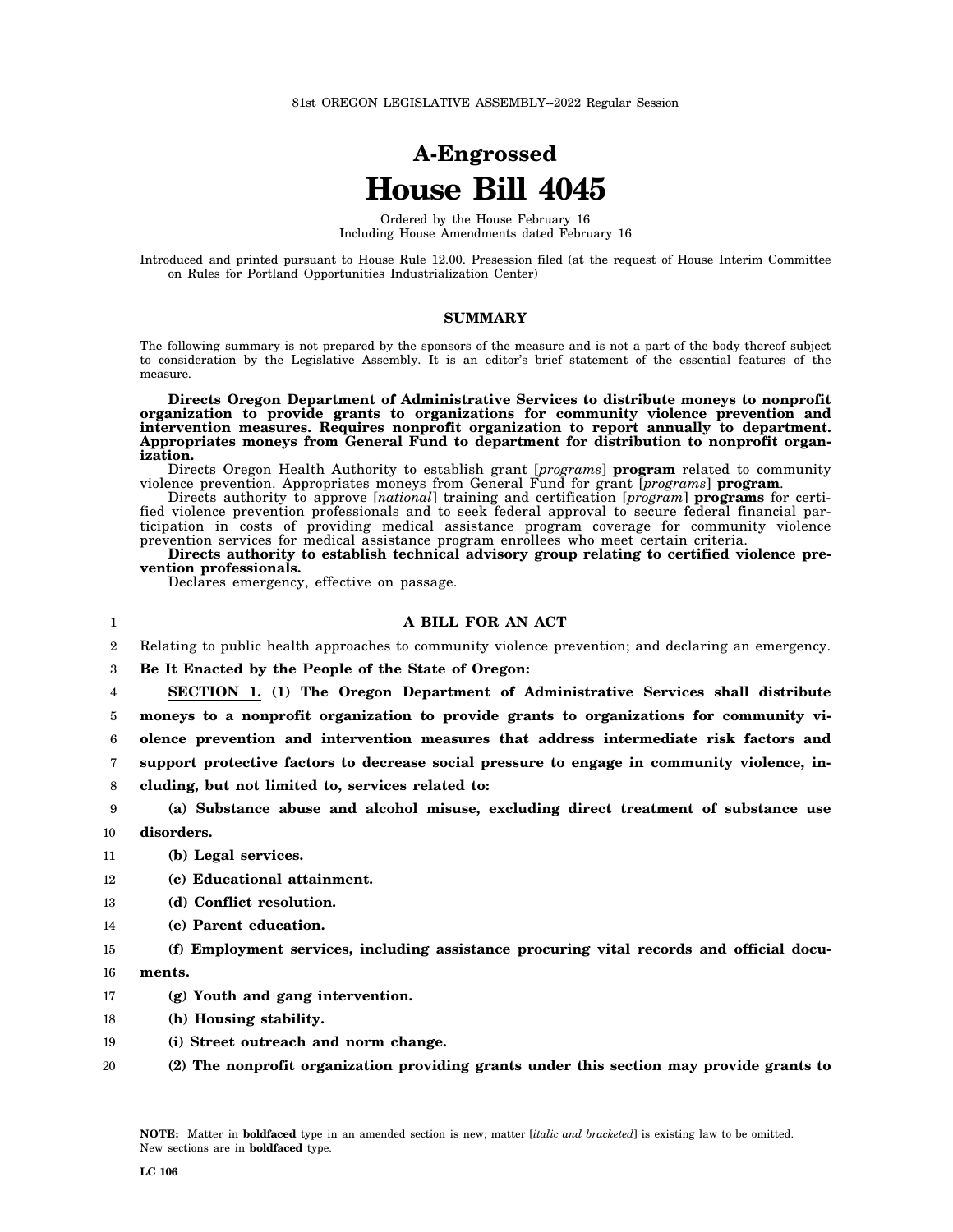## A-Eng. HB 4045

1 2 3 4 5 6 7 8 9 10 11 12 13 14 15 16 17 18 19 20 21 22 23 24 25 26 27 28 29 30 31 32 33 34 35 36 37 38 39 40 41 42 43 44 **an organization that provides technical assistance to another organization that qualifies to receive grants under this section. (3) The department shall require the nonprofit organization providing grants under this section to establish an open process to apply for grants with targeted outreach to smaller organizations. The nonprofit organization may not limit the size of organizations that may apply for grants. (4) The nonprofit organization providing grants under this section may not award grants to itself. (5) The nonprofit organization providing grants under this section shall report to the department no later than November 30 of each year. The report must include: (a) The total number of organizations that received grants; (b) Examples of how grants were used; (c) The size of organizations that received grants; and (d) An analysis of the service impact of each organization that received a grant. (6) The department may adopt rules to implement this section. SECTION 2. The nonprofit organization providing grants under section 1 of this 2022 Act shall submit the first report to the Oregon Department of Administrative Services required under section 1 (5) of this 2022 Act no later than November 30, 2023. SECTION 3. (1) The Oregon Health Authority shall establish a program to provide grants for planning, provider training and certification and general capacity to hospitals and community-based organizations to develop hospital-based violence intervention programs in communities of need other than in Multnomah County to reduce and interrupt the chronic cycle of community violence. (2) The authority shall require a hospital or organization receiving a grant under this section to demonstrate: (a) A commitment to national best practices and standards of care; and (b) An understanding of the hospital-based violence intervention model, the role of trusted community messengers and a plan to certify violence prevention professionals. (3) The authority may adopt rules to implement this section. SECTION 4. (1) As used in this section: (a) "Act of community violence" means an intentional act of interpersonal violence committed in public by someone who is not the victim's family member or intimate partner. (b) "Certified violence prevention professional" means a person certified by a program approved under subsection (2) of this section. (c)(A) "Community violence prevention services" includes evidence-based, traumainformed, supportive and nonpsychotherapeutic services, offered in or out of a clinical setting. (B) "Community violence prevention services" also includes but is not limited to peer support or counseling, mentorship, conflict mediation, crisis intervention, targeted case management, referrals to certified or licensed health care or social services providers, and patient education and screening services, provided by a certified violence prevention professional to: (i) Promote improved health outcomes and positive behavioral change; (ii) Prevent injury recidivism; and**

45 **(iii) Reduce the likelihood that victims of acts of community violence will commit or**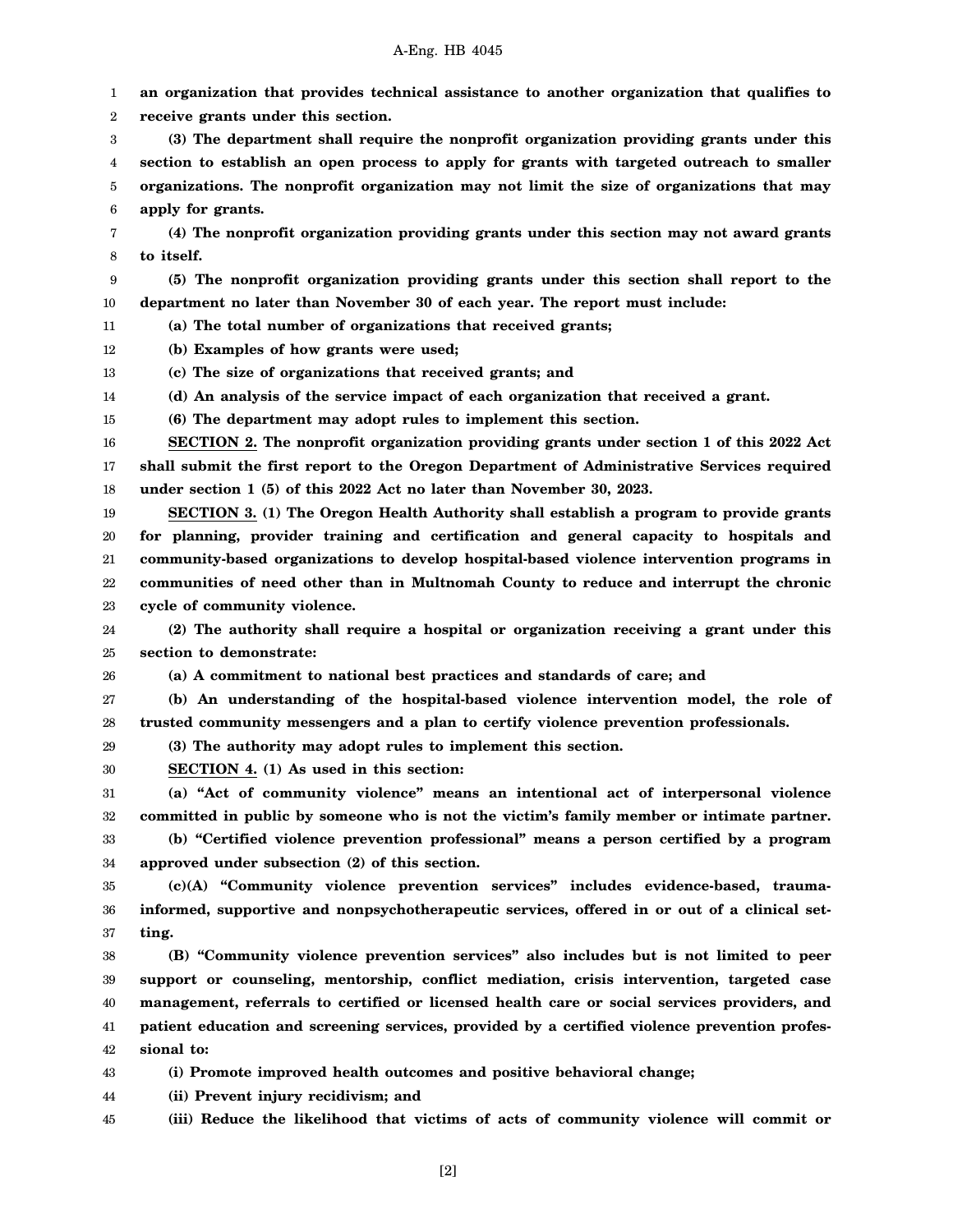1 2 3 4 5 6 7 8 9 10 11 12 13 14 15 16 17 18 19 20 21 22 23 24 25 26 27 28 29 30 31 32 33 34 35 36 37 38 39 40 41 42 43 44 45 **promote violence themselves. (2) The Oregon Health Authority shall approve at least one national training and certification program for certified violence prevention professionals and shall establish a process to approve community-based training programs. A program approved under this subsection must require at least 35 hours of initial training and six hours of continuing education every two years and must address: (a) The profound effects of trauma and violence and the basics of trauma-informed care; (b) Community violence prevention strategies, including crisis intervention, de-escalation, conflict mediation and retaliation prevention; (c) Case management and advocacy practices; and (d) Patient privacy requirements under the federal Health Insurance Portability and Accountability Act privacy regulations, 45 C.F.R. parts 160 and 164. (3) A person that employs or contracts with a certified violence prevention professional to provide community violence prevention services shall: (a) Maintain documentation that the professional is certified by a program approved under subsection (2) of this section; and (b) Ensure that the professional complies with applicable state or federal laws, regulations, rules and standards of care. (4) The authority shall seek federal approval to secure federal financial participation in the costs of providing medical assistance program coverage for community violence prevention services for medical assistance program enrollees who: (a) Have received medical treatment for an injury sustained from an act of community violence; and (b) Have been referred by a certified or licensed health care or social services provider to receive services from a certified violence prevention professional after the provider determined the enrollee is at a higher risk of retaliation or a violent injury from another act of community violence. (5) The authority may adopt rules to implement this section. (6) The authority shall establish a technical advisory group to support implementation of this section. The group must include: (a) Three members representing a community-based organization that currently supports a hospital-based violence prevention program in Oregon; (b) One member representing a national organization that provides technical assistance for emerging hospital-based violence prevention programs; (c) One member representing a hospital that currently operates a hospital-based violence prevention program in Oregon; (d) One member representing a hospital or hospitals in Oregon that do not currently operate a hospital-based violence prevention program; (e) One member of an Oregon-based academic institution with knowledge of hospitalbased violence prevention programs; (f) Four members representing coordinated care organizations in geographically diverse areas of Oregon, three of which must be outside of Multnomah County; and (g) Two members representing health care clinicians with experience in Medicaid billing and experience providing trauma care as a result of community violence. SECTION 5. (1) The Oregon Health Authority shall seek federal approval to secure fed-**